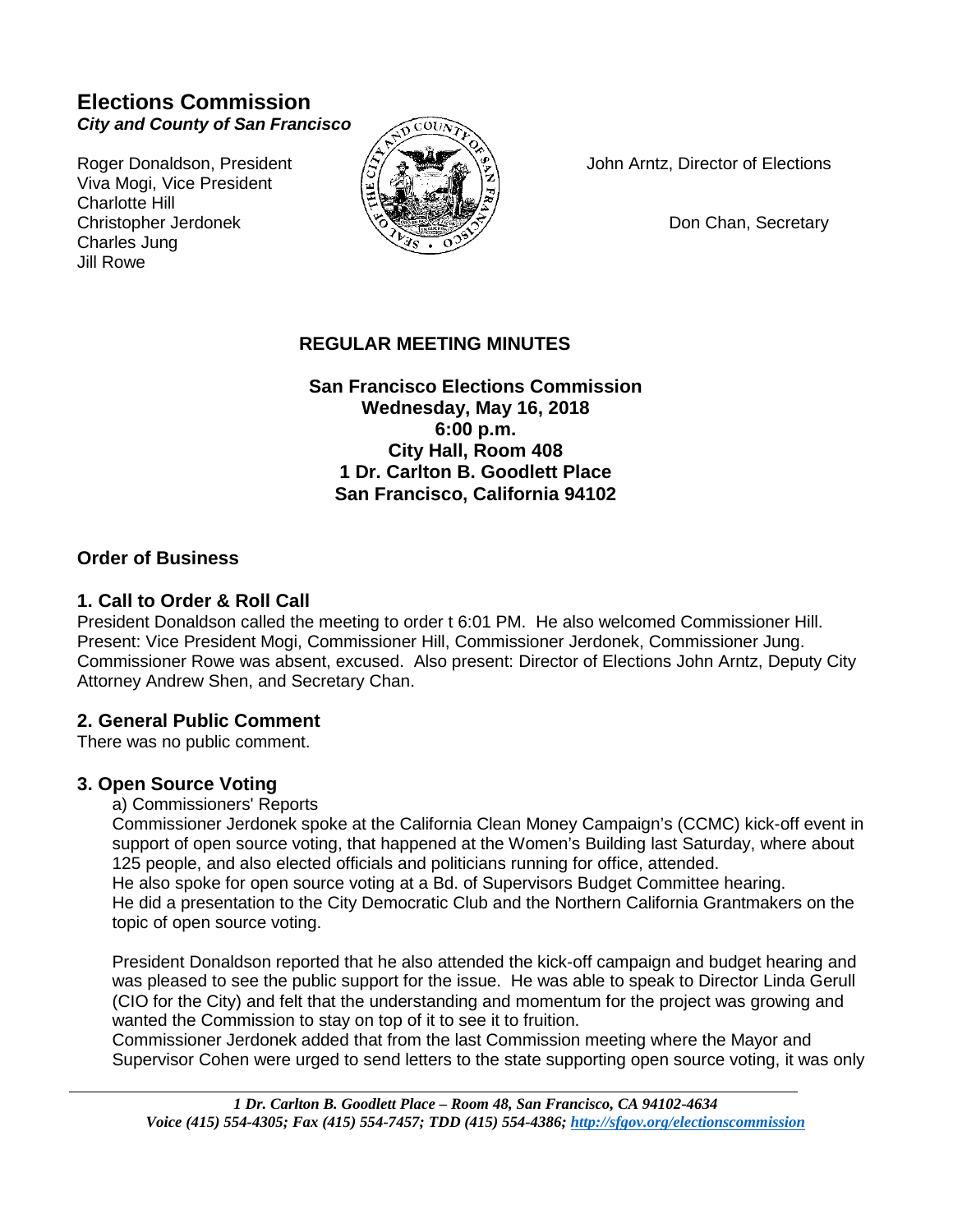after an Examiner article about it that Supervisor Cohen did. The Mayor still has not. After the CCMC event, President of Bd. of Supervisors London Breed agreed to send a letter of support.

#### b) Technical Advisory Committee Report

TAC member Carl Hage did a short self-introduction, and then summarized what the Committee has been doing: developing a recommendations document (on their website) which includes list of major decisions needed for the open source voting, e.g. doing incremental, modular development vs one grand design roll-out. This 'agile' methodology allows for more rapid testing and refinements of each component as they are implemented.

Currently the Committee is reviewing security issues and some general recommendations on software development.

He also mentioned that the Committee has started reviewing the Slalom report and will be developing a response to its conclusions.

President Donaldson asked what the scope of their review will be; will there be recommendations on how to move beyond what was presented in the Slalom report? He said he hoped the Committee's response will help move us toward more action rather than further discussion and debate, applying agile development instead of the "big bang" method of everything at once.

On that point, Member Hage mentioned the Slalom report's reference to the StarVote project in Texas, which he said was an 'academic' attempt to do a whole re-design of their voting processes, issuing a massive RFP, that resulted in no one 'vendor' being able to fulfill. He said that this does not reflect the same potential for using the agile approach to development.

Commissioner Jerdonek said that at the Budget hearing, Supervisor Cohen asked how TAC could help the City and Department advance this project. He replied that the TAC is eager to help but no one (the City) has asked for their assistance.

#### c) Director's Report

Director Arntz reviewed that COIT had recommended and approved \$300,000 for the project, added to the \$125,000 that wasn't expended this FY, there will be \$425,000 available to use when the Department of Technology (DT) drafts the RFP to identify the technical resources to organize the specifications for developing an open source voting system (e.g. specific costs around such development).

President Donaldson asked Director Arntz why this step was so much smaller than what the Commission had hoped for. Director Arntz said COIT decided that the "scoping out" phase of developing the system didn't need more than that amount. He asked if the objectives of the RFP would result in some concrete move forward on the open source voting project; some 'product' that could be delivered in this fiscal year. Does Director Arntz have any input for deciding what that will be and to what extent will that move the project forward?

Director Arntz responded that the City felt that this scoping out was necessary to have a more clear understanding of the specific costs for the elements of the system including costs for ongoing maintenance and care and set standards for the City to make decisions on; Slalom's report gave a broad picture of this but was not charged with coming up with a specific system design.

Commissioner Jerdonek asked if the plan being pursued involved hiring a contractor to oversee the project and who would be directing that person (i.e. is there an "in-house resource" --–a Department staff). Director Arntz said he understood the Department of Technology would be, but didn't know if there's one assigned staff as overseer. He said the CIO (Gerull) has expressed willingness to come to Commission meetings to answer questions.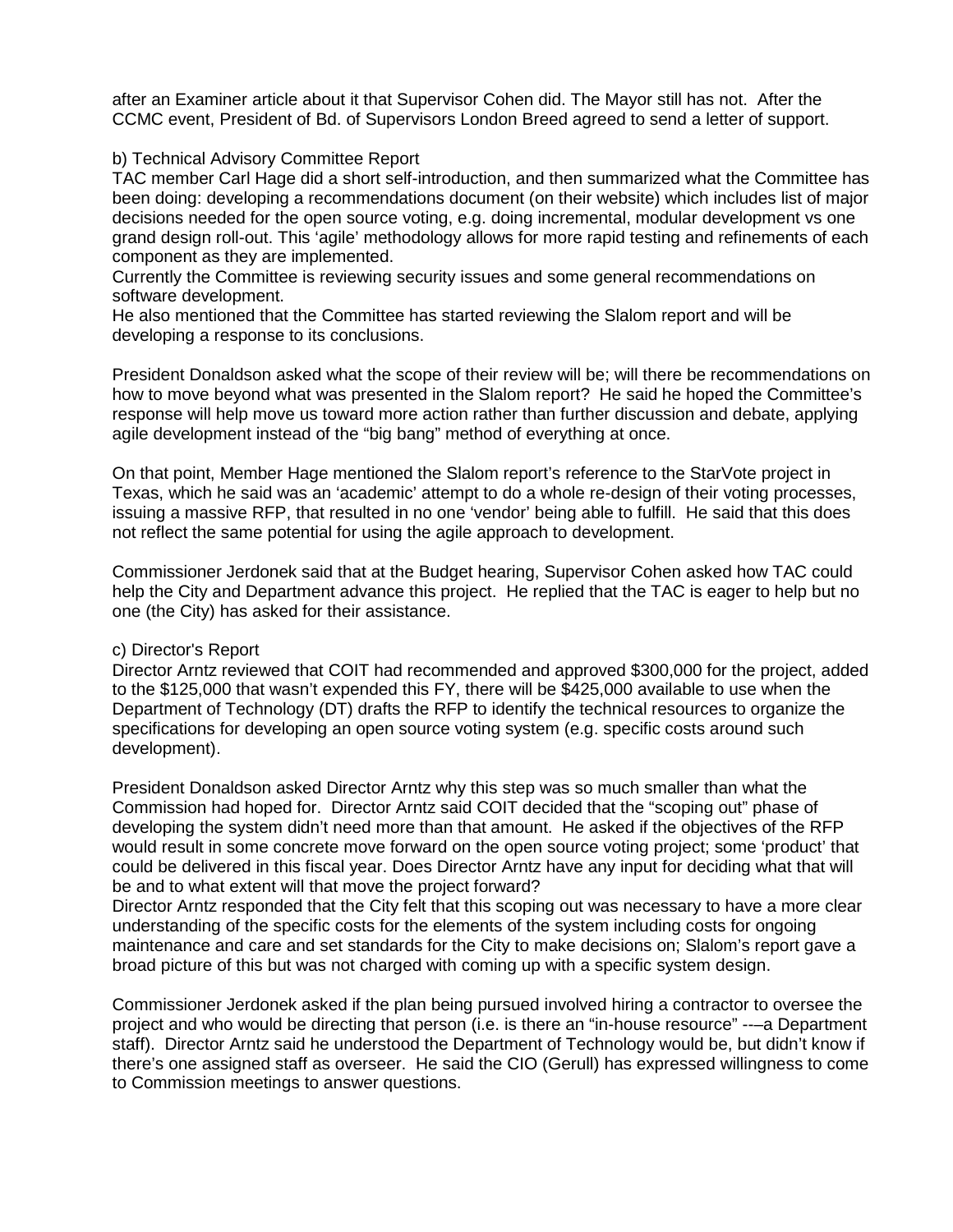Commissioner Jerdonek asked if the "spec'ing out" plan was to create specifications for the entire system or would they be willing to do portions at a time so that possibly pieces could be implemented without having to approve everything for the whole project. Director Arntz didn't have an answer for that. To the question of whether there's a chance for more money coming from the Mayor's office, Director Arntz said he did not feel there would be any additional funds coming the next FY from the Mayor.

Commissioner Jerdonek asked if the TAC could get access to a precinct worth of ballot cards so they could work on a scanner design (as part of the open source system). Director Arntz said he couldn't give them the actual ballots, but they'll continue the discussion and explore ways this could be accomplished.

Commissioner Jung asked President Donaldson if he'd formally invite Director Gerull to the next Commission meeting. (Ans: Yes) and if Commissioner Jerdonek could have TAC develop a set of principles around developing the system's components, to be conveyed to Director Gerull. Commissioner Jerdonek said yes and that she had attended a past TAC meeting where these were discussed, and received a letter from the Commission addressing some higher level topics, but certainly the TAC can get more detailed about this.

Commissioner Jung encouraged Commissioner Jerdonek to touch base with Director Gerull to brief her on the specific items that might be discussed at the next Commission meeting, if she comes.

President Donaldson asked what affect SB 450 would have on future processes (is there an opportunity to implement incremental changes more quickly), and what relationship roles might be between the Department and Director with IT, with the Mayor's office, Director Arntz said that he doesn't expect the change to happen in 2020, but in 2022. With all the upcoming elections makes changing to voting centers entirely couldn't happen that soon. When it does the Department of Technology would be in the center of making it a secure system. As to the relationship between Department of Technology and the Department of Elections, the Department can give input on their experiences in operating a voting system, but the Department of Technology has the expertise on how a voting system operates. The one side must inform the other. He said the system isn't just the Department or DT, but it is a city system and the whole city (Mayor, Bd. of Supervisors, Controller etc.) needs to be committed to it (funding).

d) Committee on Information Technology (COIT)

President Donaldson just reviewed and summarized the documents in the packet, and said he wanted this as a review for the Commissioners to see.

Commissioner Hill asked if the RFP intends to have someone create a detailed design document for a voting system. Director Arntz said it would be a more specified statement of information about what the system would look like, how it's built, what it would do. Unlike the TAC's recommendations, which go into more physical details about the system, this document won't need to go that far to provide a scope of work and sense of cost.

#### Public Comment:

Mr. Jim Soper said the State has a \$9 billion dollar surplus and the amount of money being asked for support of open source voting is a miniscule amount in comparison. He encouraged the Commission to talk to people about this.

Mr. David Cary commented about the barriers to implementing an open source voting system, primarily identifying the Commission as being ultimately responsible for it being done or not. He felt there had not been any progress in advancing the project in the past year, including the Slalom report, which he enumerated in very negative terms. He said his understanding was that the report would determine how much it would cost to develop and implement an open source voting system and specify how that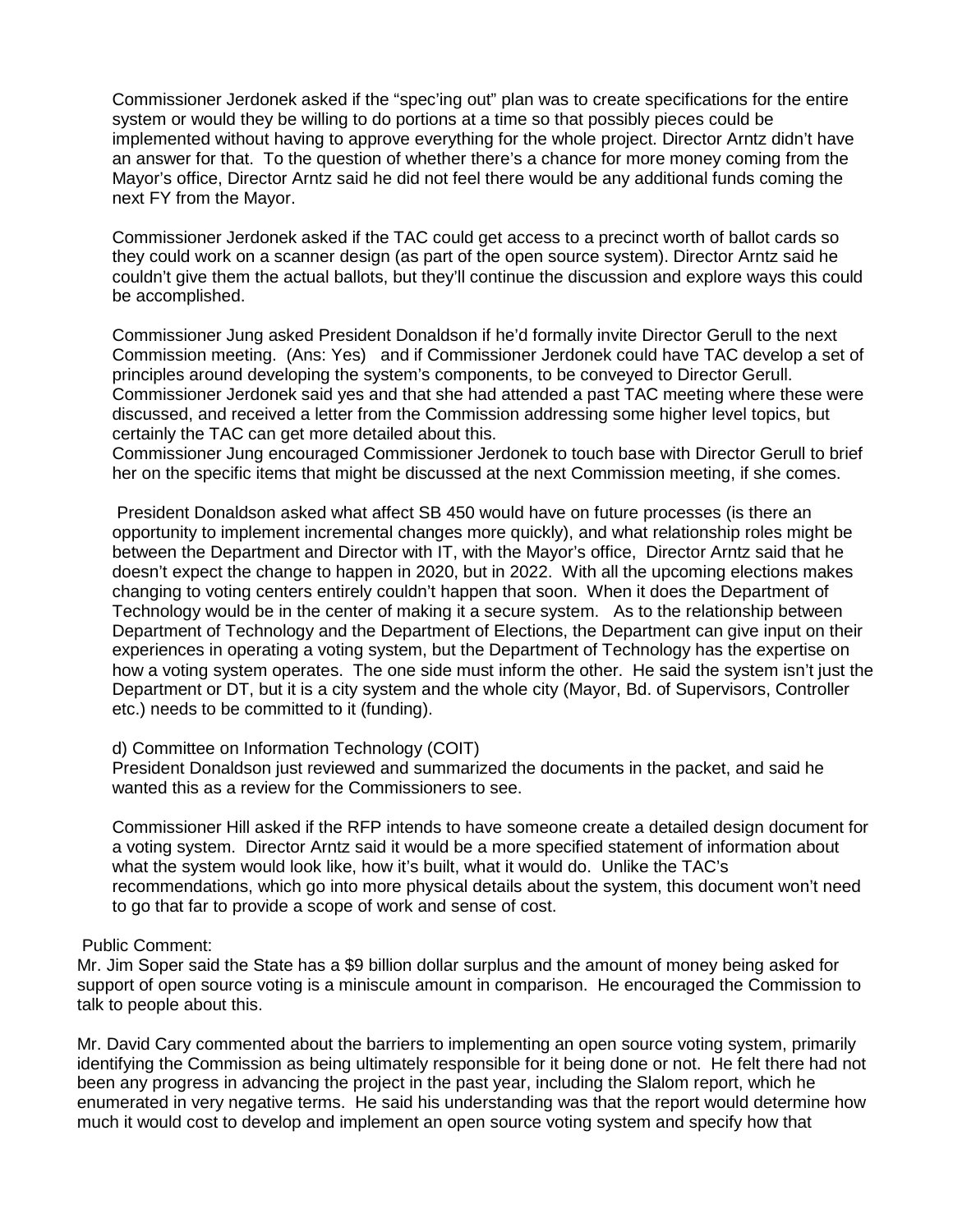process would be conducted, but it failed on both counts. He recommended rejecting the report, and taking back the authority to make things happen.

Mr. Brent Turner, CAVO, said that there already exists work and projects of open source voting to learn from. Slalom instead spoke with projects that failed or are not open source in nature. He commented that continued use of proprietary private systems leaves the risks open for hacking of our election systems by 'enemies' of our country.

## **4. Open Source Technical Advisory Committee**

Chair Jerdonek reported that the terms of the members are coming to an end and asked the Commission to re appoint him to the Chair of the Committee, re-appoint 3 of the members and allow him to open a search for one member (who can no longer serve).

There was a question of when the terms would start. It would be one year starting from the date of the vote. Commissioner Jung moved to re-appoint Commissioner Jerdonek as Chair, seconded by Vice President Mogi.

Public Comment:

Mr. Brent Turner commented that Commissioner Jerdonek is a fine Chair.

Upon voting, the motion carried 5-0.

Commissioner Hill moved to re-appoint Carl Hage, Roan Kattouw and Tony Wasserman, seconded by Commissioner Jerdonek. There being no public comment, by a vote of 5-0 the motion carried.

On the search for the 4<sup>th</sup> member, Vice President Mogi asked if Commissioner Jerdonek would just make the choice to be voted on by the Commission. Commissioner Jerdonek said he'd bring in the top choices for the Commission to select.

No public comment, by a vote of 5-0 the motion carried. (Commissioner Jung corrected the Secretary's count of 6-0, it is 5-0).

### **5. Approval of Minutes of Previous Meeting**

President Donaldson reviewed the minutes and referred to a number of revisions submitted by Mr. David Cary. Without having been able to look deeply at those revisions, he said he would not feel comfortable just accepting them. Commissioner Jerdonek expressed his confidence that Mr. Cary had captured more details in various responses to questions raised in section on the Slalom report and would recommend accepting them as written. He moved to adopt the minutes with the revisions submitted by Mr. Cary (with corrected spelling of Alec Bash's name). Vice President Mogi seconded.

### Public Comment:

Mr. David Cary said that when reviewing the minutes he felt that certain issues in the discussion on open source deserved a fuller reiteration to capture specific details, and so he suggested language for that.

Commissioner Jung asked him, in his opinion just what the Commission should be doing that they aren't, to be accountable for moving the open source project forward.

Mr. Cary said it should be asking more questions. He was impressed with the questioning Supervisor Cohen carried out at her hearing, and he thought deeper questions regarding the COIT application, and the Slalom report were necessary.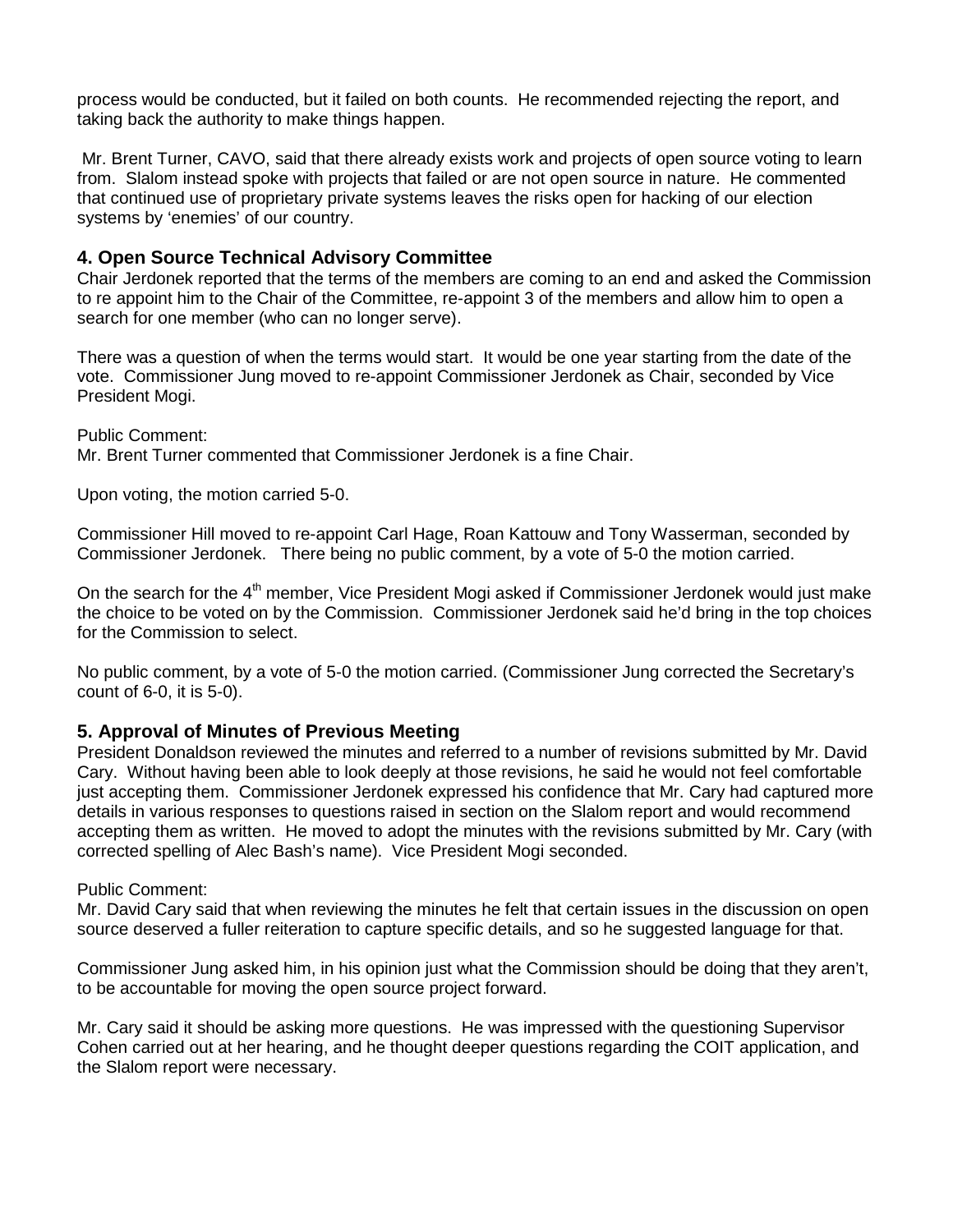Mr. Brent Turner, CAVO, suggested that in future meetings if there are multiple parts to an agenda item, public comment be taken at the end of each part rather than at the end of the full item discussion (comments being relevant to each specific part), so speakers wouldn't have to wait to speak to an earlier point. He further commented that while he agreed with Mr. Cary's comments and criticisms, he felt they were too diplomatic for the gravity of the problems raised. He suspected that detractors of the Commission on open source voting tread lightly because the Commission is so "likeable". He gave the Slalom report a failing grade and said the Commission should stay close to the authorities for open source (e.g. Dr. Juan Gilbert, Brian Fox).

On vote, the motion carried 4-1 (President Donaldson voting nay).

## **6. Commissioners' Reports**

Secretary Chan apologized for the mis-numbering of items on the agenda, President Donaldson announced that Commissioner Safont had to retire due to personal issues, and her seat is now open (appointed by Treasurer).

Commissioner Jerdonek said he will be an elections inspector for the June elections.

Commissioner Hill said that the Board of Education requested her to report back to them annually on her work with the Commission, and also to encourage the Commission to become more actively involved with getting high school students active in the elections processes.

Commissioner Jung asked Deputy City Attorney Shen if there were available remedies for unsatisfactory work (i.e. Slalom report), work result not responsive to the RFP. He was not familiar with the contract so couldn't answer the question. Director Arntz said that the contract was paid in full and Slalom met the scope of the RFP. He felt it was a good starting point.

Vice President Mogi asked Commissioner Hill to do a self-introduction for the Commission. She asked Secretary Chan if he could describe the process for filling Commissioner Safont's seat, and then raised the issue of getting BOPEC to full membership.

Commissioner Hill, currently a PhD student at UC Berkeley studying, among other things, how to build public trust in government. A northern California native, resides in SF since 2011. Active in non-partisan political reform organizations. She has an interest in seeking ways to increase equity for many low turnout neighborhoods during elections.

Secretary Chan commented that each appointing authority follows its own process, her own different from Commissioner Hill's. He is not familiar with how the Treasurer will fill their slot. Deputy City Attorney Shen said that there is no follow up confirmation from the Bd. of Supervisors or other government agency so it is up to the single appointing authority. The appointee from the Treasurer is required to have a background in finance.

Commissioner Jerdonek asked how many public high schools are in San Francisco. (Ans. 17) Would it be feasible to have commissioners possibly divide them up and visit each? Commissioner Hill wanted to have a clear objective for such an activity. She'll confer with the Bd. of Ed to see what their thoughts were on the Commission getting more involved.

After a short discussion, Commissioner Jung volunteered to sit till the end of this calendar year. Vice President Mogi also volunteered for the same time period. President Donaldson thanked both.

Public Comment: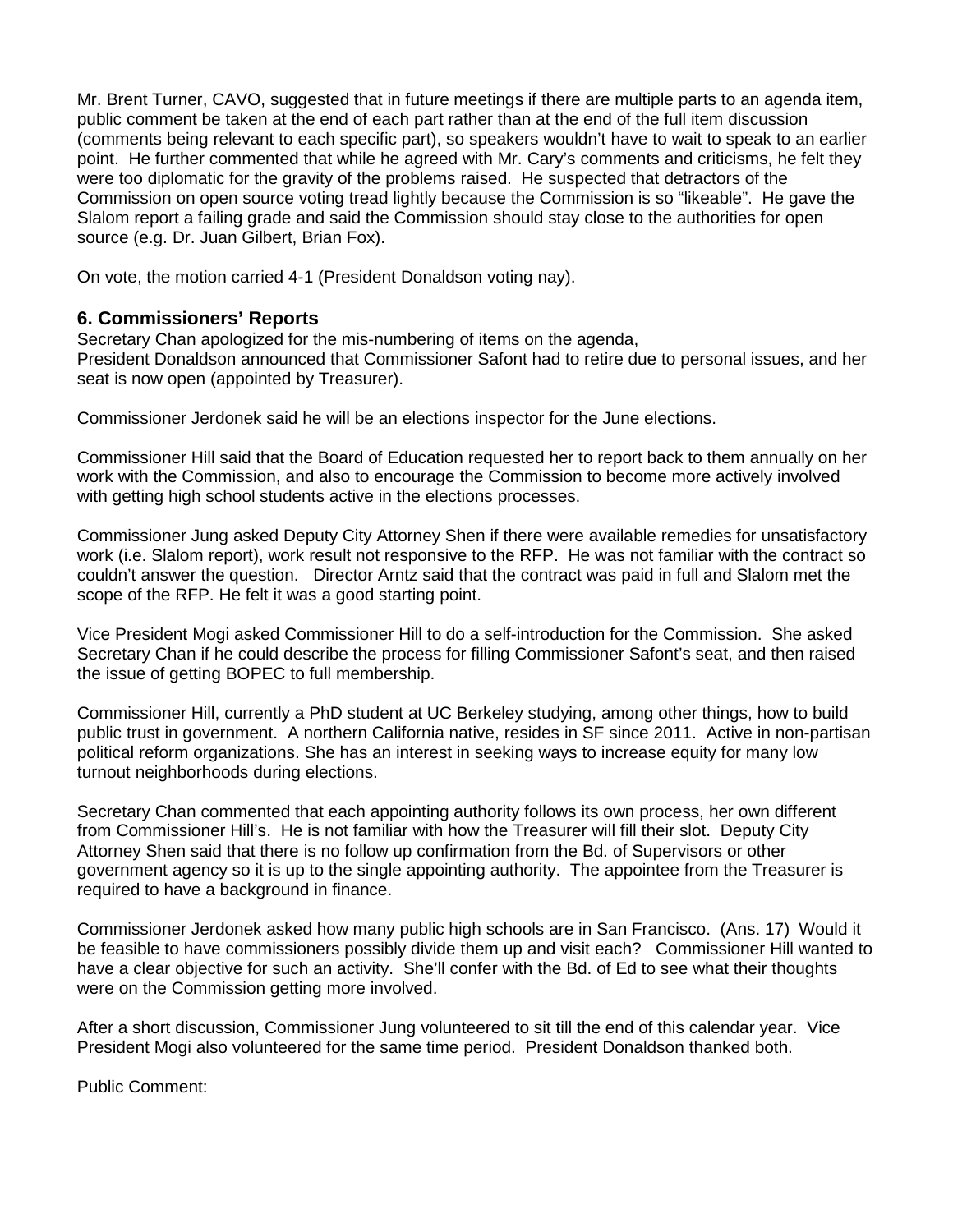Mr. David Cary commented regarding Commissioner Jung's question about the Slalom report, that there were certain parts of the RFP that the Slalom report did not respond to. Questions of total cost of ownership, patent/license issues.

Mr. Brent Turner encouraged the Commission to look into the "claw back" issue for the Slalom report because it was deficient. He said Slalom spoke with both Brian Fox and Dr. Juan Gilbert before their report was started, and they offered to help Slalom, but despite that and Slalom's inexperience in open source, were never contacted again.

#### Discussion by Commission:

Commissioner Jerdonek expressed his dismay also, given that his understanding was that one of the primary purposes of this report was supposed to come up with a cost, but now it's being said that someone needs to be hired to come up with a cost. Additionally, if this project is moved to another department, how will the Commission continue its oversight role?

Commissioner Jung asked Commissioner Jerdonek what his impression of the work product was, and did it respond to the RFP. Commissioner Jerdonek said he was disappointed in how it was presented, in the traditional "waterfall" methodology and not agile, the approach advocated by the Commission. He said their cost estimates were high, with extremely wide ranges. It isn't specific enough where a roadmap of steps can be followed.

Commissioner Jung agreed and also was disappointed in the report. He queried whether the project should be approached in a different way. With all the inertia faced in the political, governmental arena, would it be better to find some funder (philanthropy) to fund the development and then bring it to government for comment/testing. Commissioner Jerdonek said he would like to identify such a funder (hasn't yet), but in any case it would be easier and less expensive than quoted by Slalom.

Commissioner Jerdonek said that when it comes to funding, entities toss the ball to one another (i.e., state government says local government needs to pay for it, local says federal, philanthropic sector says public sector so there doesn't appear to be political will to do it.

President Donaldson said he hopes TAC can come up with recommendations that will move this process on expeditiously.

### **7. Director's Report**

Director Arntz reported that he attended the Bd. of Supervisors Budget hearing, along with Commissioner Jerdonek and President Donaldson. He said the Department is still looking for poll workers. The rest of his report is in the written document. President Donaldson asked if the Department was down on involving high school students. Yes due to the school calendar, end of year activities, end of school the first week of June. Vice President Mogi raised the question of difference of pay for high school students and adults. Director Arntz explained that it was because high school students don't have to stay for the reconciliation at the polls, so the slight difference in pay.

President Donaldson brought up the issue of someone receiving two ballots. Director Arntz explained how such things happen and that there is little chance for someone being able to vote twice. Commissioner Hill asked if someone voted by mail twice but voted differently on the ballots would both be counted. Ans. No. The first received would be counted. There was a short discussion about the steps taken surrounding duplicate ballots, updating voter registration information.

Commissioner Jerdonek said there has been public mention of the confusion on how rank choice voting works, and asked how the department has been addressing educating the public on this. Director Arntz said the Department has ongoing activities to make rank choice voting more familiar to the people.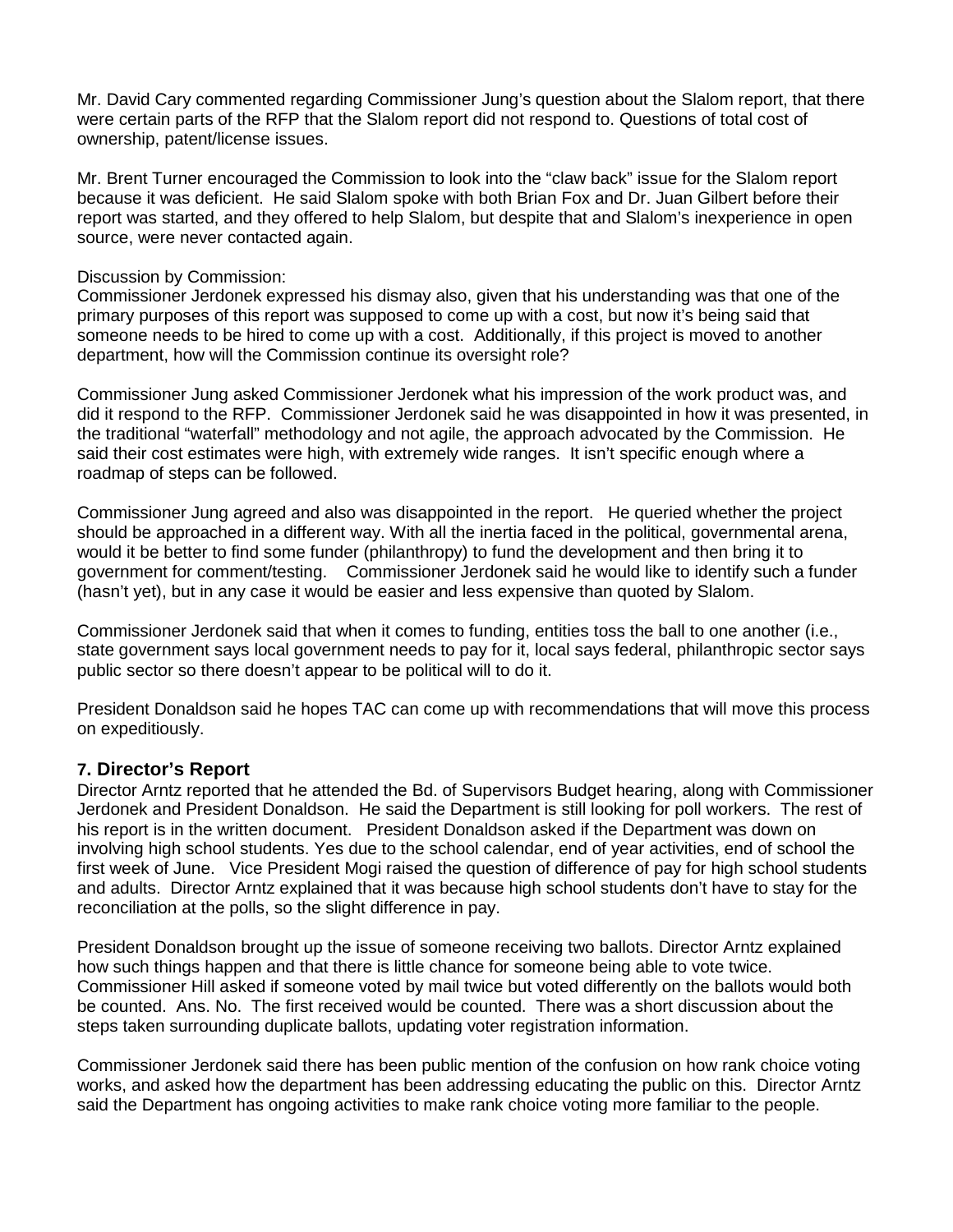Commissioner Hill asked if the Department uses social media to do any of that education. Ans. (No). But it might look into it.

Commissioner Jerdonek said that the Department says it is saving the City millions; will the Department get that money to use? Ans. (No) Commissioner Jerdonek just wanted to make that a part of the record that the City does not allow the Department to use that savings for more education activities. Public Comments:

Mr. Brent Turner said there is potential state legislation that will bring term limits to the position of Director of Elections.

## **8**. **Agenda items for future meetings**

President Donaldson will invite Director Linda Gerull to the next meeting.

Commissioner Jerdonek said with the press pieces that seem to undermine the current process, possibly publishing a piece on rank choice voting and its benefits.

Commissioner Hill said Santa Fe has done something along this line.

Commissioner Jerdonek said San Francisco is moving toward using the Santa Fe model and said their ballot is much better looking than San Francisco's.

Director Arntz said that in late July they will do a pilot exercise where the scanners will mark the ballots and will include a rank choice voting card (provided by Dominion) with 10 choices (SF has 3 choices). There will need to be greater outreach to educate them on how to use the ballots.

Public Comments:

Mr. David Cary enumerated 6 items for potential future agendas.

- 1. Milestones review of 2015 policy: to revise, supplement or re affirms.
- 2. Overall progress and milestone review of implementing that policy
- 3. "Post mortem" discussion of the Slalom report/COIT request. Invite Slalom, Director Gerull, Director Arntz, the Mayor's office.
- 4. Develop project and Commission performance objectives for implementing project this FY
- 5. Investigate legal barriers to implementing the project, including needed charter amendments to the Commission's authority.
- 6. Get a seat on COIT for all discussions on open source voting

Commissioner Jerdonek what the charter amendment could do positively. Mr. Cary said for instance, if the Commission could hire a project manager to direct the open source development. Could there be a funding stream that the Commission had authority over.

Mr. Hage said that he discovered that the online accessible ballot has a tracking script embedded in it by a  $3<sup>rd</sup>$  party vendor, which is a security issue. There should be a discussion about privacy policy/ security. He would recommend against using a tracking script.

Director Arntz said on the remote accessible vote ballot there is a script (so vendor can track how many people have used the service)

Commissioner Hill asked if there was a fix for this. Mr. Hage said simply to remove the script. The servers have a log of how many people utilized this, it's a little more expensive but more secure. He mentioned that the city also has a  $3<sup>rd</sup>$  party tracker on its website.

Mr. Brent Turner asked if there could be an emergency meeting or press conference to discuss these security issues. He spoke in favor of a machine marked ballot/not voter marked. For the mail-in ballot issue, he pointed to Ohio's move to use Dr. Gilbert's system. Regarding database management system, they need to be open source. Finally, he said the impact of SB 450 needs to be discussed.